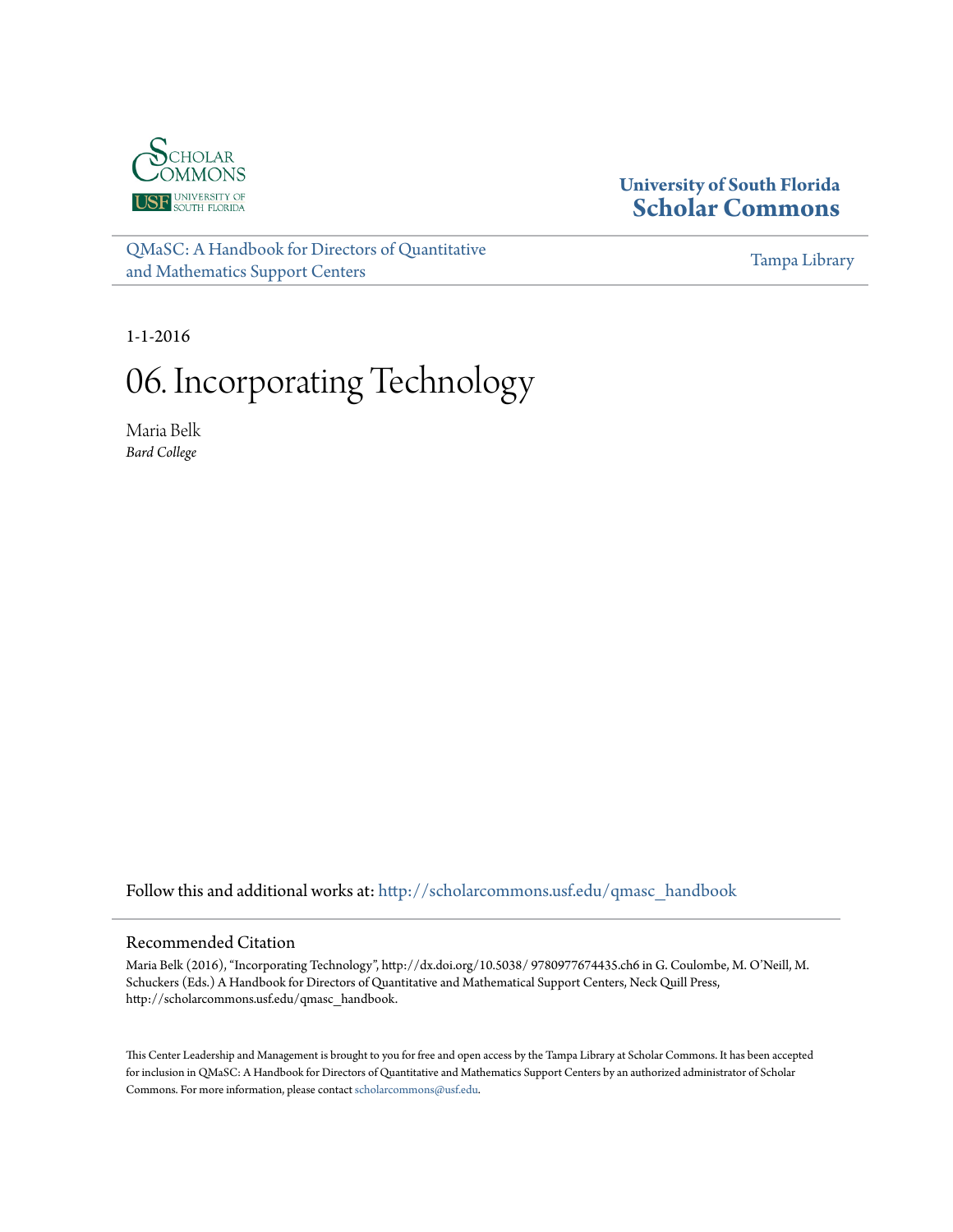# Incorporating Technology

(c) Maria Belk, Bard College

# 1 Introduction

This chapter will discuss the ways in which computers and other technology can be used in a Quantitative or Mathematics Support Center (QMaSC). Section 2 will consider computer tools that can help with the administrative tasks involved in running a tutoring center, such as keeping track of the number of students who attend and getting feedback from students on how the sessions went. Sections 3 through 5 will look at computer tools that can be helpful for students and tutors during tutoring sessions.

# 2 Computer Tools to Help with Running a QMaSC

Computers can help with many of the organizational tasks involved in running a QMaSC. Here are some suggestions for using computers to help a QMaSC run more smoothly.

1. Create an online application form for tutors. An online application is easier to distribute and collect than a paper form, and the responses can be automatically stored in a spreadsheet, making it easier to look through the tutor applications. See the information on online forms below for examples of web applications that make it easy to create an online form.

Suggested Citation: Maria Belk (2016), "Incorporating Technology", [http://dx.doi.org/10.5038/](http://dx.doi.org/10.5038/9780977674435.ch6) [9780977674435.ch6](http://dx.doi.org/10.5038/9780977674435.ch6) in G. Coulombe, M. O'Neill, M. Schuckers (Eds.) A Handbook for Directors of Quantitative and Mathematical Support Centers, Neck Quill Press, [http://scholarcommons.usf.edu/qmasc\\_handbook](http://scholarcommons.usf.edu/qmasc_handbook).

This material is based upon work supported, in part, by the National Science Foundation under Grant DUE-1255945. Any opinions, findings, and conclusions or recommendations expressed in this material are those of the author(s) and do not necessarily reflect the views of the National Science Foundation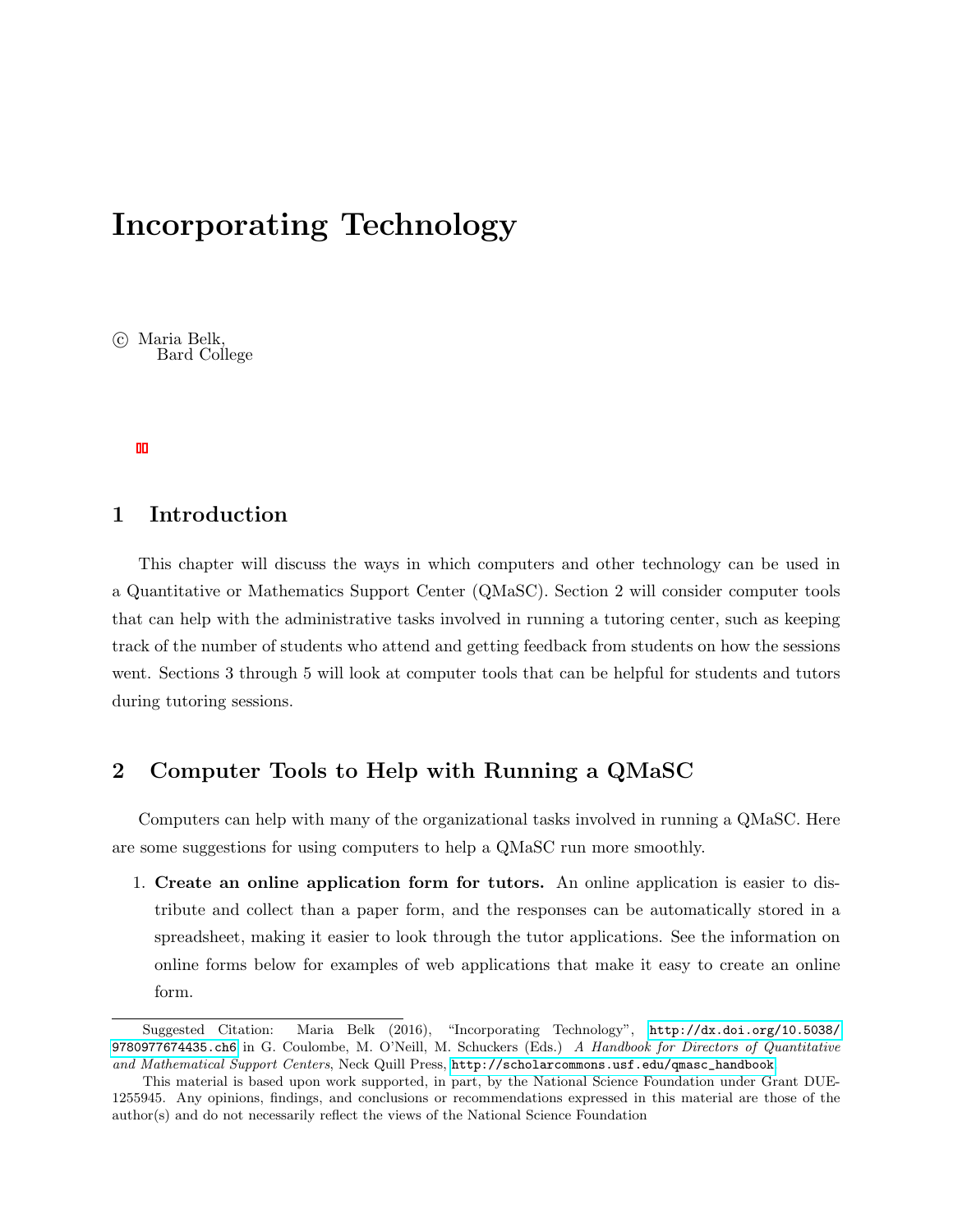- 2. Have students sign in electronically when they enter the QMaSC. There are many advantages to having an electronic sign-in system instead of simply using paper and pen. With an electronic system, it is easier to compile data on how many students are making use of the QMaSC, and it is possible to search the data to see whether a specific student has been attending. There are commercial visitor management systems that can be used for this purpose, and there are also commercial programs such as AccuTrack or TutorTrac that include an electronic sign-in system along with many other capabilities.
- 3. Keep a log of activity for the QMaSC. This could include the number of students who attend, what topics they need help with, and the results of their tutoring sessions. The most obvious software to use for this would be a spreadsheet such as Excel or a spreadsheet on a cloud storage service (see below for information on cloud storage services). Alternatively, tutors could fill out an online form after each session, and the information would be automatically stored in a spreadsheet (see below for information on online forms). Commercial programs such as AccuTrack or TutorTrac can also keep track of all of this information.
- 4. Schedule tutor appointments online. Some QMaSC's offer individual tutoring, and computers can be helpful for scheduling these appointments. One option is to have an online form for students fill out to request tutoring appointments. Alternatively, a course management system can be used to schedule appointments (see the information below on course management systems). Commercial programs such as TutorTrac and AccuTrack also have ways to schedule appointments.
- 5. Create an online tutor evaluation form. An online evaluation form can be sent to students at the end of every semester, or there can be an evaluation form on the web page for the QMaSC, so that students can provide feedback throughout the semester. See the information on online forms below.
- 6. Share information with tutors and staff members online. For example, the tutor schedule, the contact information for all the tutors and the tutor training materials can be stored online in a cloud storage system (see below) or a course management system (see below).
- 7. Create an online math assessment. Some QMaSC's require students to take a math placement test or quantitative assessment. Others may find an online assessment helpful in identifying areas students need help with. Online homework systems (see below) can be used to create online assessments (in addition to online homework), and some course management systems (see below) include ways to create online quizzes or tests.

Many tools can help with these tasks: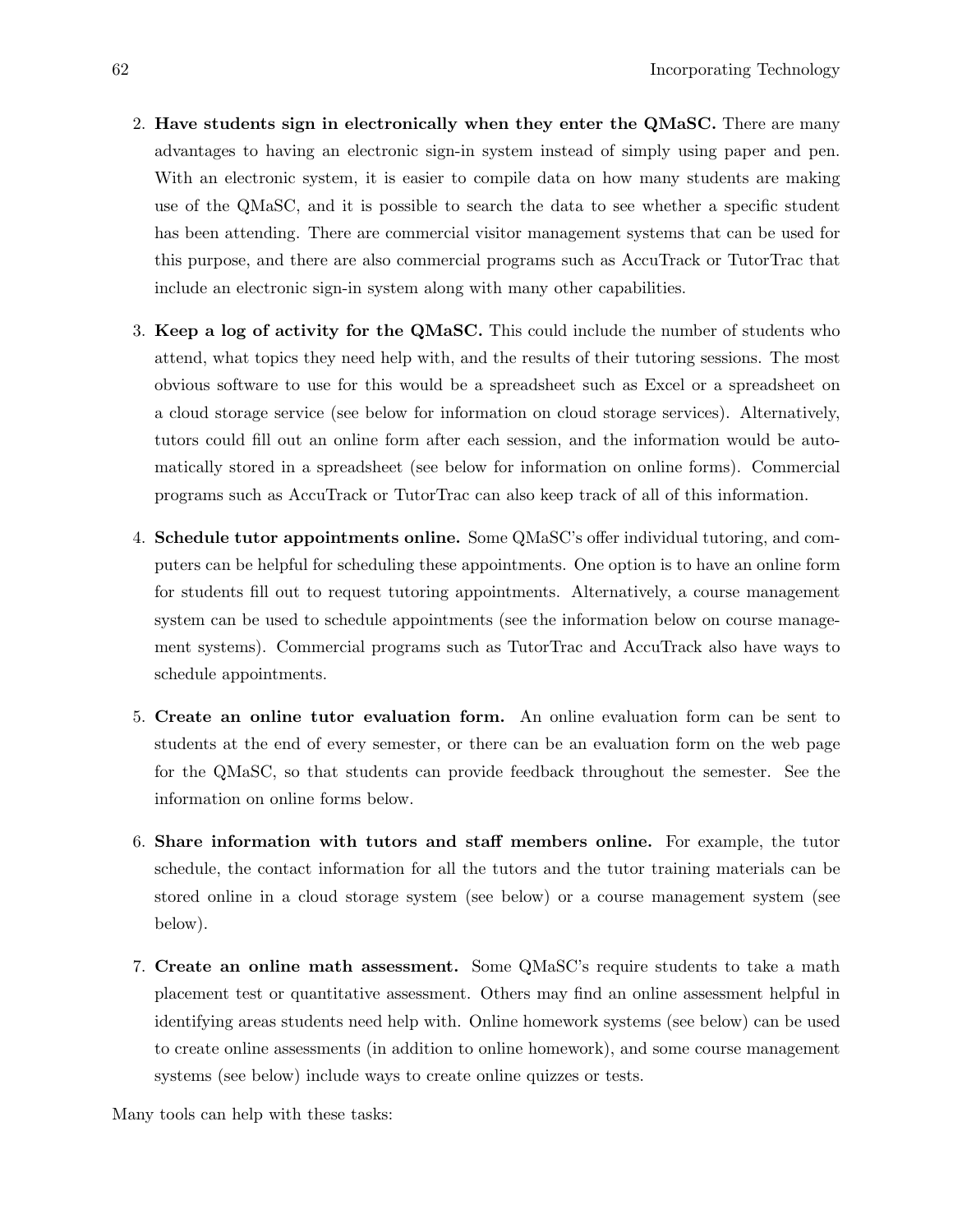Cloud Storage Service: A cloud storage service such as Google Drive or Dropbox is a way to store documents online and share them with others. It can be used to share information with tutors, or simply to share files between several staff or faculty members.

- Google Drive (<drive.google.com>) is a free service that includes a simple web-based word processor and spreadsheet. Documents on Google Drive can be shared by many users and edited by multiple people at the same time.
- Dropbox (<www.dropbox.com>) is a free service for file sharing and backup for any computer. A downloadable program creates a folder on the computer in which files can be stored; the files are also accessible online and on other computers on which the Dropbox folder has been downloaded. Because the files are stored on the computer, the files can be accessed without an internet connection. It can be a problem if multiple people edit a Dropbox file at the same time; Dropbox will save both edits, but as separate files.
- Additional cloud storage services include Microsoft One Drive ([https://onedrive.live.](https://onedrive.live.com) [com](https://onedrive.live.com)), iWorks for iCloud (<www.apple.com/iwork-for-icloud>), and Amazon Cloud Drive (<www.amazon.com/clouddrive>). These services all work in a way similar to Dropbox.

Online Forms: Google Forms and SurveyMonkey are two web applications that make it easy to create forms that students can fill out online. Online forms can be useful for many purposes such as tutor applications, tutor evaluation forms, and requests for tutoring appointments. If a QMaSC offers one-on-one tutoring, it could use an online form for students to request one-on-one tutoring appointments. The responses would go to a spreadsheet, and someone would need to check the spreadsheet regularly and match tutors with the requests. Online forms can also be used to keep track of information about the students attending the QMaSC. The tutors can fill out a form with this information after each tutoring shift, and then the information can be stored in an online spreadsheet.

- Google Forms is one of the document types on Google Drive. The responses to a Google form are stored in a Google Drive spreadsheet, which can be downloaded as an Excel file. Spreadsheets on Google Drive can have up to 200,000 cells, so the maximum number of responses is 200,000 divided by the number of questions.
- SurveyMonkey (<www.surveymonkey.com>) is another website for creating online forms. It allows more question types than Google forms; however, the free version allows only 10 questions per survey and 100 responses per form. This limit on the number of responses makes it less useful for some tasks.

Course Management Systems: Most colleges and universities use a course management system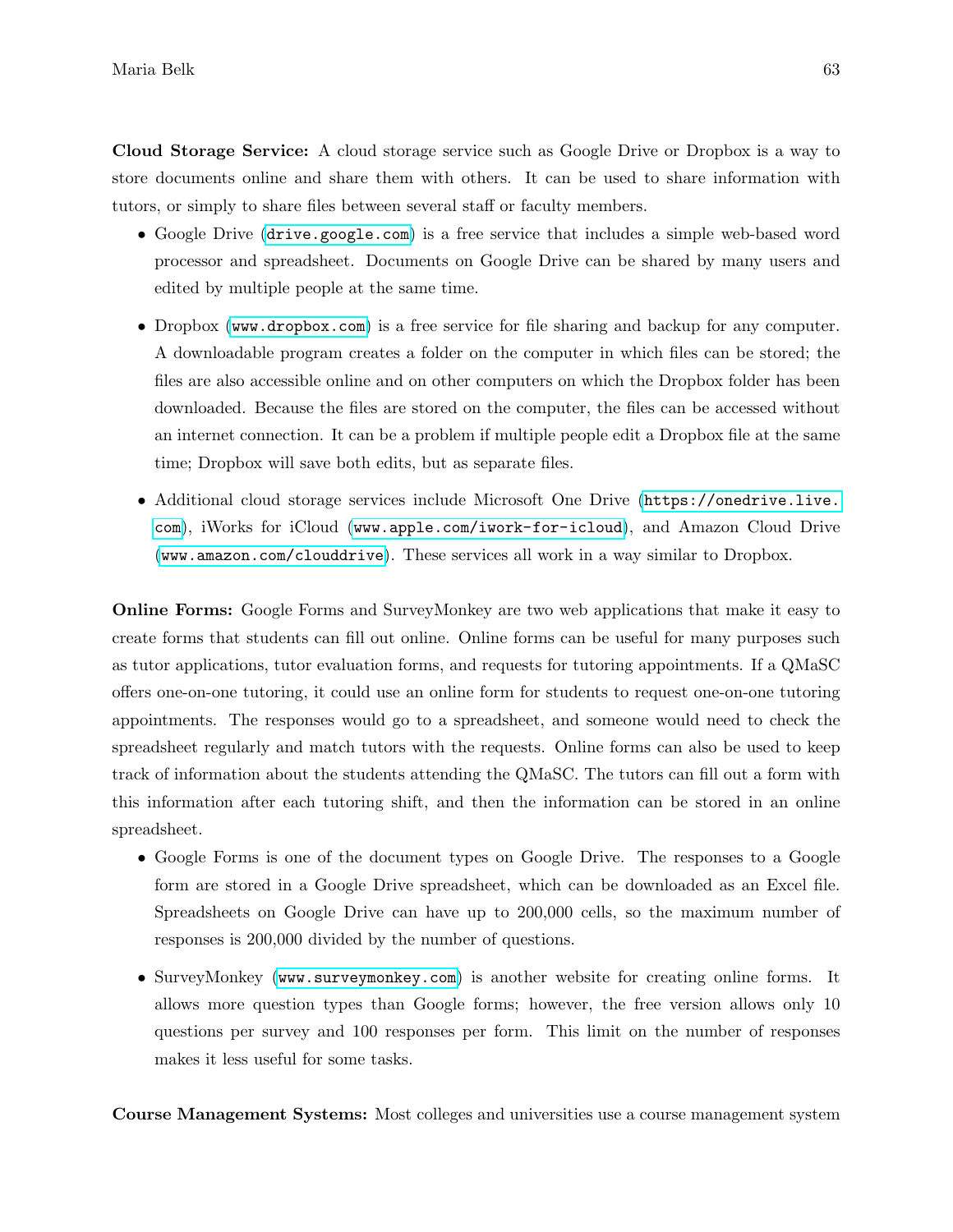such as Blackboard or Moodle. These systems allow the college to create web pages accessible only to certain students and faculty, such as the students enrolled in a specific course or the faculty members in a certain department. A QMaSC could have a page that is accessible only to the tutors, and the page could be used to share information with them.

Course management systems can be used to create online quizzes or tests, or to create an online math assessment. Moodle allows you to use LaTeX commands when writing quizzes, which makes it easy to include math symbols in the questions.

In addition, Blackboard and Moodle both include scheduling tools that can be used by tutors to schedule one-on-one appointments with students. Using the scheduling tool on the course web page, tutors can indicate what times they are free to meet, and then students can sign up for appointments. This system works best if each course is assigned a designated tutor who can coordinate with the professor.

Electronic Visitor Management Systems: Visitor management systems are intended for businesses to use as electronic sign-in forms for visitors to an office. At a QMaSC, software such as this can be used to keep track of which students attend. Students can sign in when they enter the QMaSC and sign out when they leave. In case a student forgets to sign out, the software can be set to sign students out automatically at the end of the day. Many visitor management systems are made for tablets (such as iPads or Android tablets) the touchscreen is convenient for an electronic sign-in form, and a tablet is less expensive than desktop computer. An example program is SIGN IN, which works on the iPad and costs a one-time fee of \$54.99 (as of October 2013). The data from SIGN IN can be exported as a .csv file for use in Excel or another spreadsheet program.

Online Homework Systems: There are a variety of online homework systems. These are intended to be used along with a course, but they can also be used to create an online math assessment. One such online homework system is WebAssign (<https://webassign.net>). WebAssign contains a library of pre-made problems, and it also allows instructors to design their own problems. It is free for instructors but requires a small fee for each student. Another online homework system is Maple T.A. (<https://maplesoft.com/products/mapleta>), which is a commercial program by the company that makes the computational algebra system Maple. Maple T.A. has pre-made math placement tests which have been approved by the Mathematical Association of America.

AccuTrack and TutorTrac: AccuTrack (<www.engineerica.com/accutrack>) and TutorTrac (<http://www.go-redrock.com/products/tutortrac/>) are commercial software packages that can keep track of information such as how many students are attending the tutoring center and what subjects they are receiving help in. TutorTrac and AccuTrack are fairly expensive, but either is probably worth the cost for a large college or university, where the tasks of keeping track of the vis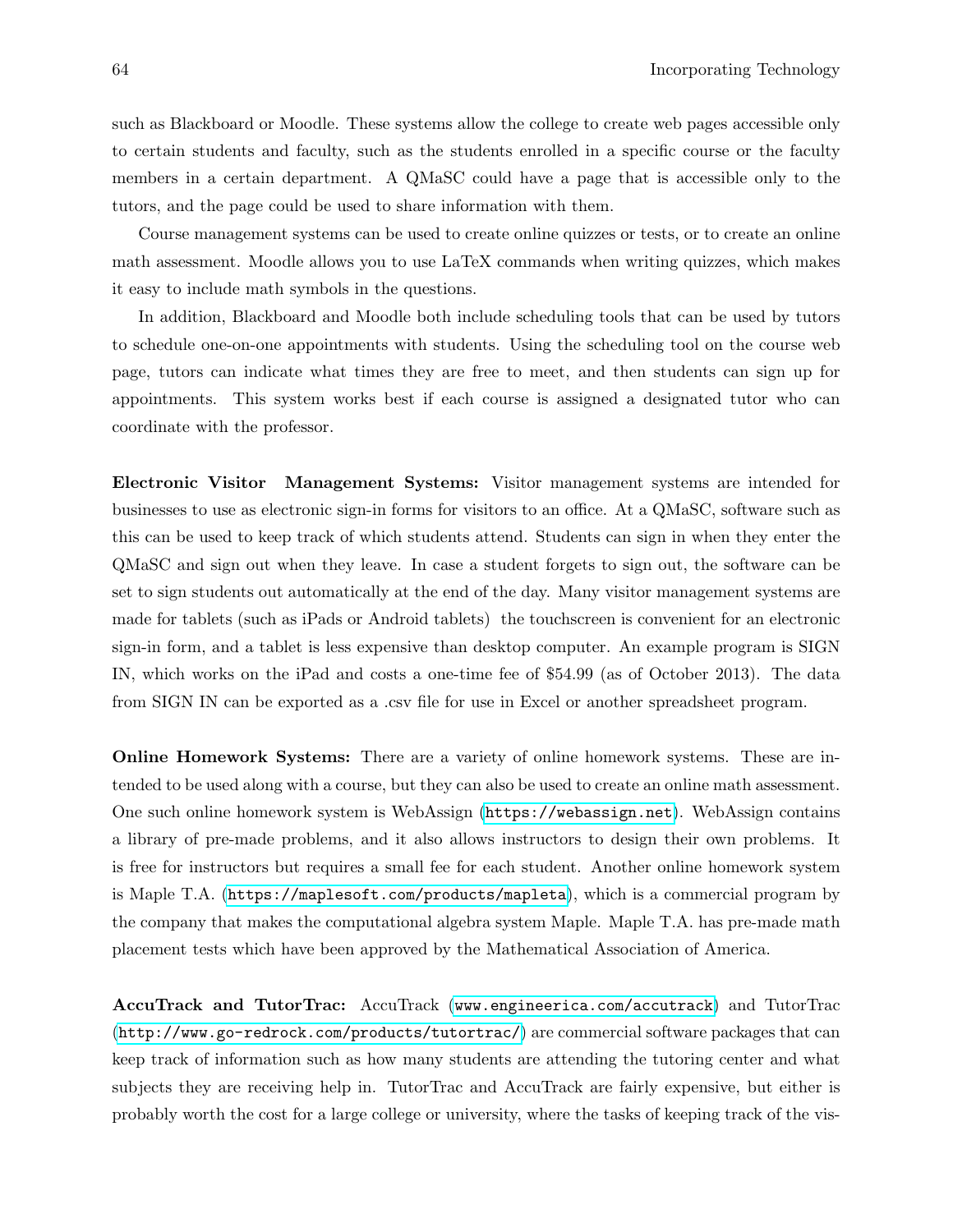itors to the tutoring center and scheduling tutor appointments might otherwise be unmanageable. As an example, the following information shows how TutorTrac works (AccuTrack works similarly):

- Using TutorTrac, students sign in when they enter the tutoring center. When they sign in, the system can automatically ask them to record what class they need help with.
- When students leave the tutoring center, they sign out, and the TutorTrac can survey them on how the session went. Alternatively, it could send an e-mail to the student with the survey, so that the student can fill it out later.
- If a QMaSC offers one-on-one tutoring in addition to drop-in tutoring, TutorTrac can also be used to schedule individual appointments. Using TutorTrac, tutors who are available for one-on-one consultation can indicate which times they are free, and then students can sign up for one of the available the time slots. TutorTrac can automatically e-mail the students and the tutors a reminder about the scheduled tutoring session.
- It is easy to look up all the data that TutorTrac has stored on the students visiting the tutoring center. For example, it is possible to look up how many students attended the center over a given period, or how often a specific student attends the center.
- TutorTrac can be used with multiple tutoring centers on a campus (such as a QMaSC and a writing center).

All of the tools considered above are programs that help with collecting data, organizing data, and sharing information with others. As technology changes, some of the specific programs suggested may become obsolete; however, similar tools are likely to continue to exist, with functionality improving over time. In particular, there are likely to be an increasing number of programs for the web and for tablets that make use of the internet and cloud storage. It can be helpful to search online every few years for new tools that help with collecting and organizing data.

#### 3 Mathematical Review Tools

One of the challenges faced by a QMaSC tutor is how to help students who are struggling with weak backgrounds in mathematics. Such problems can be hard for tutors to deal with although tutors are adept at helping students with homework problems, they can have difficulty creating practice problems on material from previous courses. Fortunately, there are many resources online for reviewing mathematics. Tutors can direct students to these resources, and then the students can either try learning the material on their own, or they can work through the material with the tutors' help.

The following web pages offer review materials. The tutors could be told about these web pages, and it may also be helpful to include links on the QMaSC website.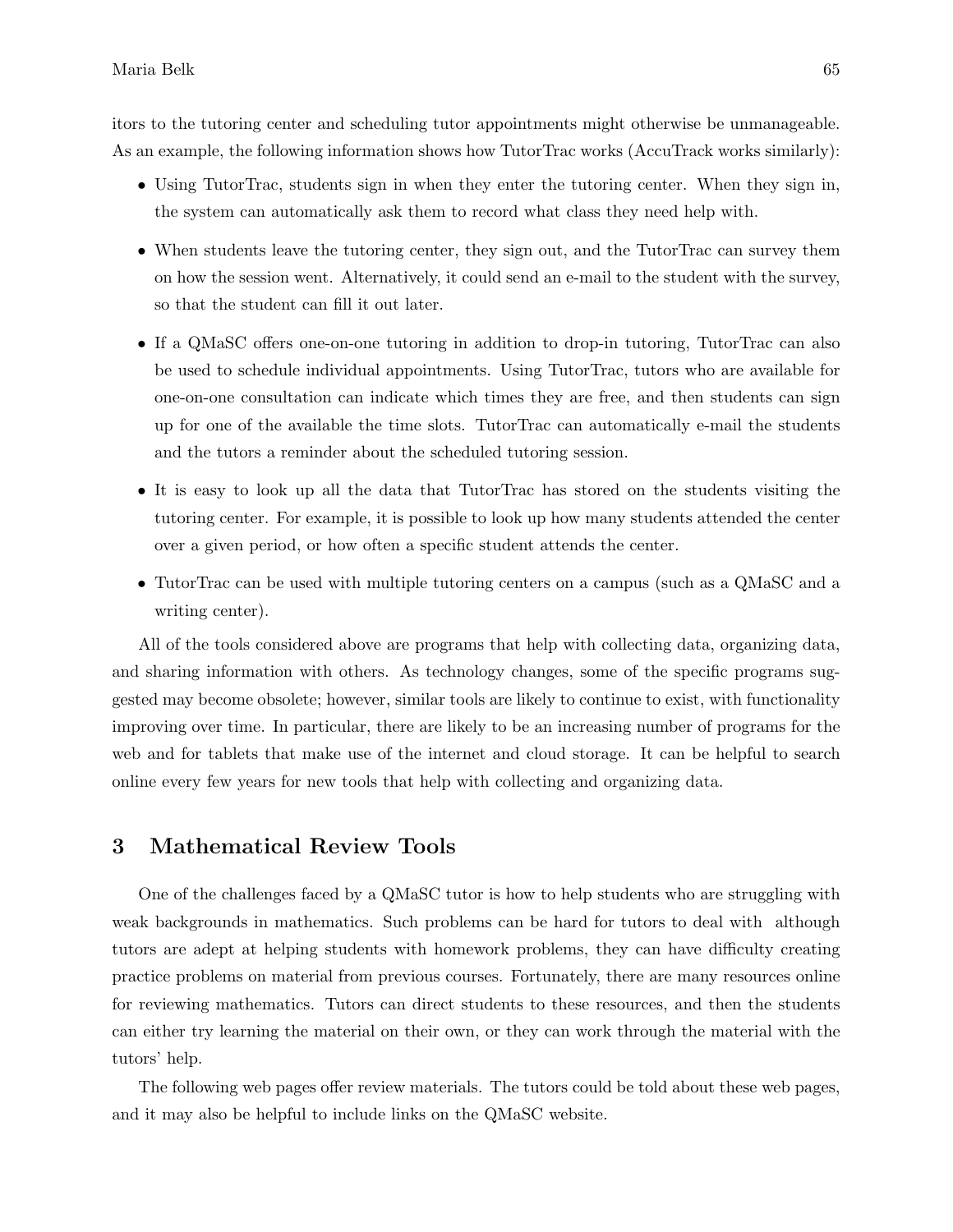- Khan Academy (<www.khanacademy.org>) provides many free short videos on a wide range of topics, not all mathematical. In math, it has videos on topics ranging from arithmetic to college-level courses such as calculus, statistics, and linear algebra. The videos vary in quality, but they can be a great resource to help students review material they may have forgotten. One disadvantage of the Khan Academy is that they don't provide many exercises for students to practice with after watching the videos.
- Kuta Software (<www.kutasoftware.com>) sells several applications for automatically generating worksheets on algebra and calculus. Their website also boasts a large number of free, downloadable worksheets.
- Visual Calculus (<archives.math.utk.edu/visual.calculus>) is a website that has several tutorials, demonstrations, and drills on topics from precalculus and calculus courses. The problems in the drills have complete solutions, which can be very helpful for students trying to learn the material.
- ALEKS (Assessment and LEarning in Knowledge Spaces, <www.aleks.com>) is a commonly used commercial program to help with learning mathematics. It covers material from basic mathematics to precalculus, as well as statistics. ALEKS can be purchased by an individual as well as by an institution, so it could be recommended to individual students even if the college or university has not purchased ALEKS.
- Catchup Math (<http://catchupmath.com>) is another commercial program that helps students learn mathematics. Catchup Math focuses on mathematics taught in high school, including pre-algebra, algebra, and geometry. It can be useful for a student who needs to review these topics.

In addition to the resources listed above, many textbook publishers have online resources for use with the textbook.

# 4 Other Online Resources

In addition to those listed above, there are several other online resources useful to tutors and students. The tutors can be told about these resources, and it may also be helpful to include links on the tutoring center's web page.

Tutors and students may find it helpful to look up online a math topic that they have forgotten. Wolfram MathWorld (<http://mathworld.wolfram.com>) and Wikipedia (<www.wikipedia.org>) are useful websites for looking up math topics, including more advanced math topics.

Wolfram|Alpha (<www.wolframalpha.com>) is a "computational knowledge engine" created by Wolfram Research, the company that sells Mathematica; it will do mathematical computations such as solving equations and computing derivatives and integrals. Unlike a computer algebra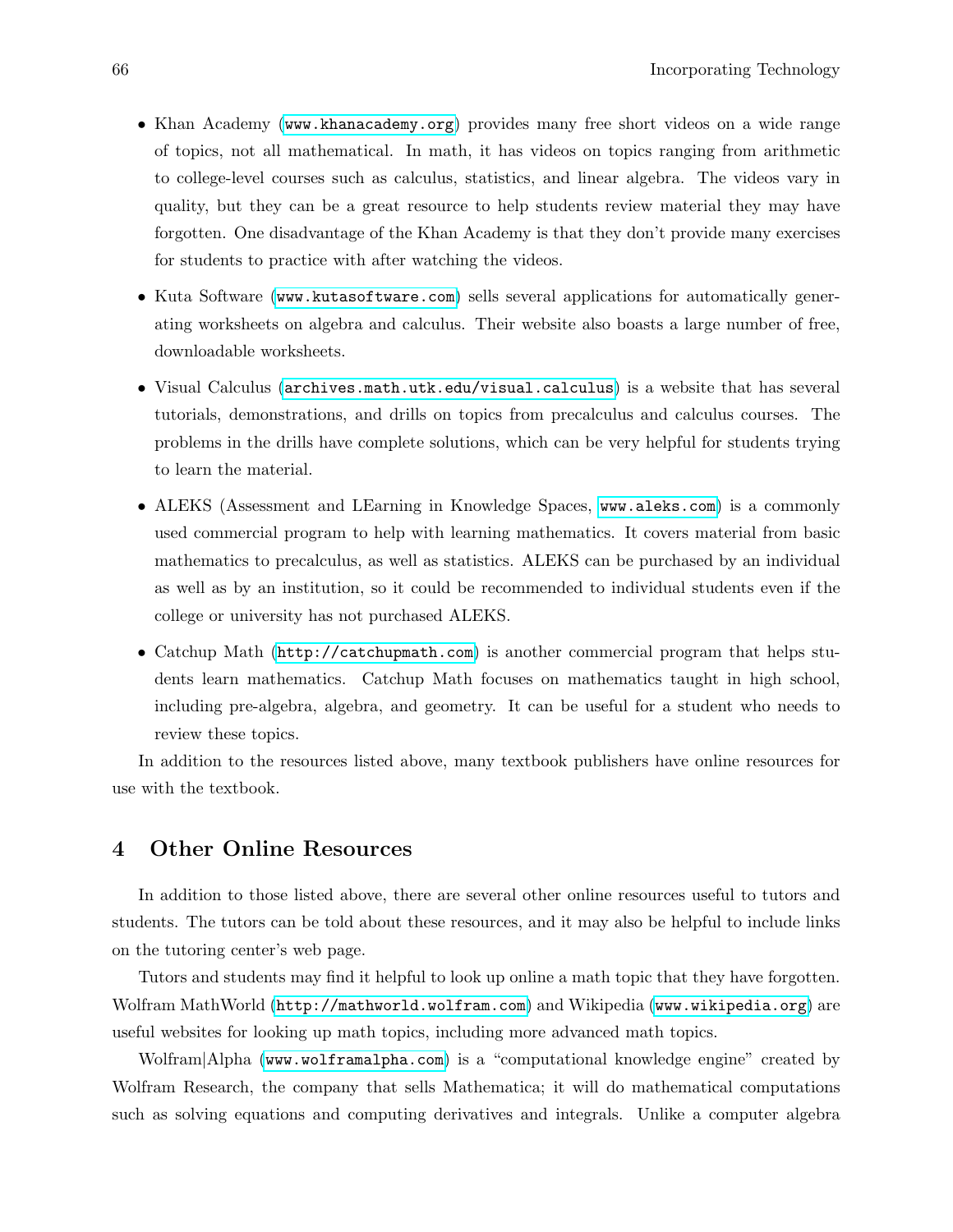system, Wolfram|Alpha has a natural-language interface, so it is easy for students to use to check their answers. It has a free version, or for a monthly fee it offers more capabilities, such as stepby-step solutions to math problems. There are also Wolfram|Alpha apps for iPads and Android tablets.

Tutor Universe (<www.tutoruniverse.com>) is a website where tutors are available to answer questions in many subjects, including mathematics. The tutors on Tutor Universe charge money, but it could be useful to students who are off campus or who otherwise have difficulty making it to the QMaSC.

Mathematics Stack Exchange (<http://math.stackexchange.com>) is a question and answer website where anyone can post a math question, and then others will respond with a detailed answer. Many of the participants on the site are mathematics professors or graduate students, and the questions range in level from precalculus to graduate-level mathematics. Students can use this website to get help with homework, and are encouraged to include a "homework" tag if they are only looking for a hint rather than full solutions.

## 5 Computers in a QMaSC

Previous sections have discussed various online tools and software packages that might be helpful for running a QMaSC. This section will consider the role of desktop computers and other technology in the tutoring center itself.

Many of the computers in the tutoring center may belong to the students themselves. Increasingly students in college have laptops — in 2010, eighty-eight percent of college students had laptops [1]. Many students bring their laptops to the QMaSC, and they also bring tablets and smartphones. They might use these devices to complete online homework assignments, to access course web pages, or to read electronic textbooks. To accommodate the students using the internet on their devices, a QMaSC should have wireless internet available. It may also be helpful to have extra power outlets, and possibly a charging station for USB devices.

Although many students have laptops, desktop computers are still useful to have in the tutoring center, for students who either do not have laptops or do not bring their laptops to the tutoring center. Also, mathematical software (such as Mathematica or Maple) that may not be available to students on their laptops can be installed on the desktop computers.

In addition to having desktop computers, some colleges have been experimenting with using tablets (such as iPads or Android tablets) in their QMaSCs. Tablets work as well as desktop computers for many web applications and can also be used as graphing calculators and as e-readers for digital versions of textbooks. As of 2013, neither Mathematica nor Maple is available for tablets — though that is likely to change in the coming years — but both companies currently offer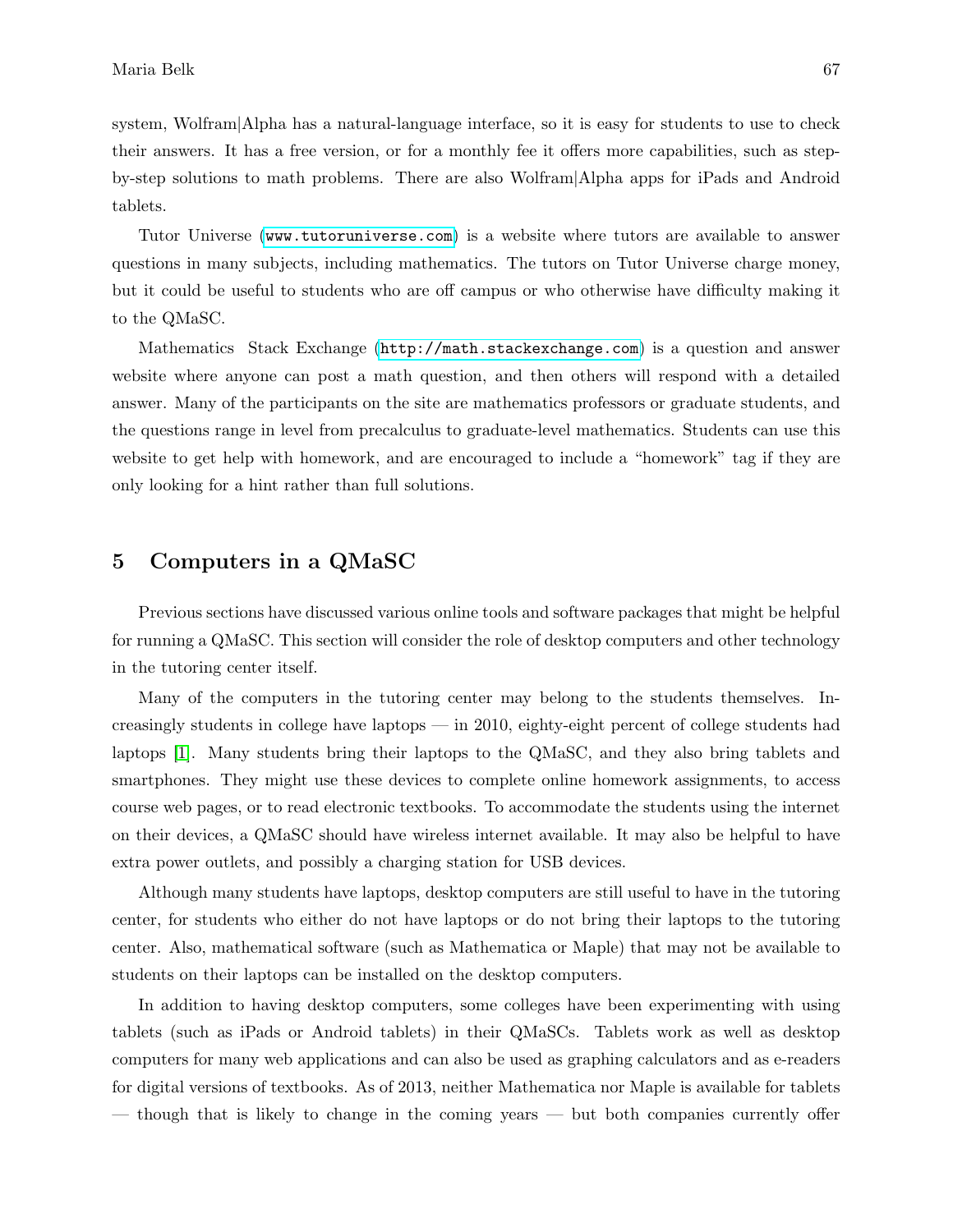downloadable apps that can run existing Mathematica or Maple files. Also, as was mentioned in Section 2, tablets can be used as electronic sign-in forms when students enter the QMaSC.

Many colleges and universities use computational software in lower-level mathematics courses, so it can be helpful to have this software installed on the desktop computers in a QMaSC. Though some software options are expensive, it may be possible to install this software on the computers in a QMaSC as part of the site license at the college or university (check with computing services). Listed below are some examples of computational software that may be available on QMaSC computers for use in lower-level mathematics courses :

- Mathematica, Maple, Matlab, and Sage are computational software often used in mathematics courses. Mathematica, Maple, and Matlab are commercial software, whereas Sage is free and open source.
- LaTeX is a program used for typesetting mathematics. It is sometimes used in advanced math courses.
- IBM SPSS (Statistical Package for the Social Sciences) and Stata are two commercial programs commonly used in statistics courses. R is a free program sometimes used in statistics courses.
- Microsoft Excel or other spreadsheet software is often used for data analysis and visualization in low-level mathematics courses as well as in science and economics.

Ideally, any computational software that is used in the courses at a college or university would be available on the computers in the QMaSC. If this is not possible, there could instead be regular drop-in tutoring sessions in a computer lab for students who need to learn the software or who must use the software to complete their homework.

Since students will have questions about using the computational software, it will be helpful for some of the tutors in the QMaSC to know how to use it. One solution is to determine which tutors know how to use the software and advertise this information so that students know when they can get help. Another solution is to hold a tutor training meeting devoted to learning the computational software. Even if the tutors used this software in a previous course, they may not remember how to use it very well, so they may appreciate a quick review.

Finally, a tutoring center can also benefit from certain other technology such as a computer projector and projector screen, or an interactive whiteboard. A computer projector can be useful for a tutor working with a group of students. For example, the tutor can put on the projector a list of problems for the group to work on. A projector can also be helpful during tutor training, and it can be used by students to practice presentations. An interactive white board can save material that has been written on it. This can useful during a tutoring session — information that the tutor writes on the board can be saved and given to the student, so that the student can concentrate on understanding the material and not writing it down.